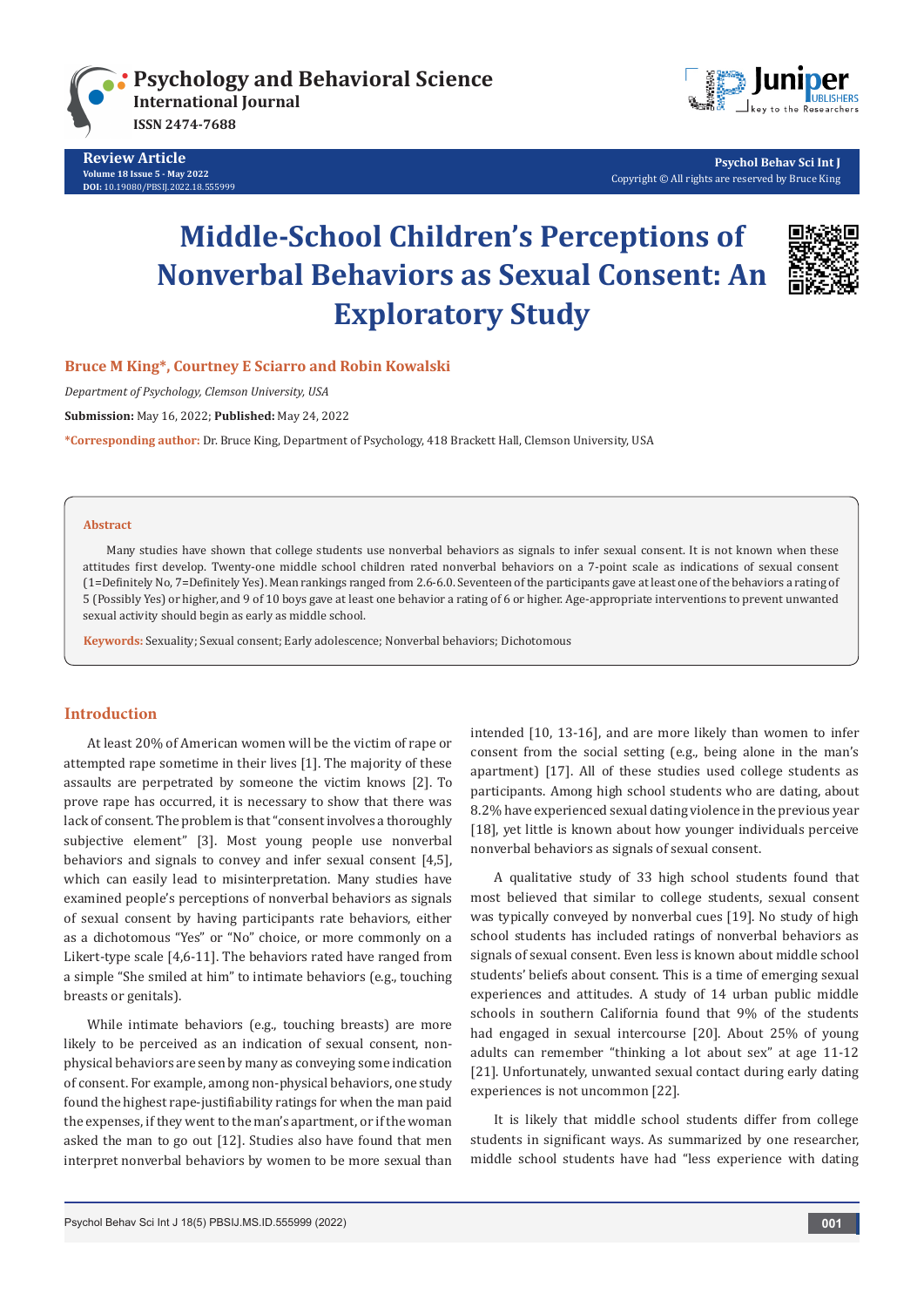and sexual encounters and have had fewer opportunities to explore or challenge sexual norms" [22]. We hypothesized that middle-school students, like their older counterparts, would view nonverbal behaviors as indicators of sexual consent but, because of their lack of experience, would rate nonverbal behaviors even higher than college students. It is also important to determine if gender differences regarding nonverbal signals of sexual consent exist in early adolescence.

## **Methods**

The participants (seventh and eighth grade students aged 12-14 years) were siblings of students enrolled in the senior author's human sexuality course. Ten boys (eight Caucasian, two Hispanic) and 11 girls (eight Caucasian, one African American, two "Other") completed the survey. Five others clicked on the survey but did not take it. For these five, it cannot be determined if the middle school children previewed the questionnaire and chose not to take it, or whether their parents previewed it and would not allow their children to take it. The study's protocol was approved by the university's IRB. After parental notification, the participants clicked on a link to a Qualtrics survey that allowed them to anonymously answer the questionnaire, which included eight single behaviors and eight combinations of two of those behaviors (Table 1).

Table 1: Nonverbal Behaviors Evaluated on a 7-Point Scale by Middle School Children as an Indication of Sexual Consent (1 = Definitely No, 7 = Definitely Yes).

|                                                                                               | Boys $(n = 10)$ | Girls $(n=11)$  |
|-----------------------------------------------------------------------------------------------|-----------------|-----------------|
| <b>Behaviors</b>                                                                              | Mean $\pm$ SD   | Mean $\pm$ SD   |
| <b>One Behavior</b>                                                                           |                 |                 |
| They text/phone each other regularly.                                                         | $2.6 \pm 1.28$  | $3.36 \pm 2.38$ |
| She asked him to go out.                                                                      | $4.0 \pm 1.34$  | $3.82 \pm 1.85$ |
| While they were together, the man paid the expenses.                                          | $3.3 \pm 1.63$  | $3.09 \pm 1.32$ |
| They went to the man's apartment.                                                             | $5.1 \pm 0.54$  | $4.36 \pm 1.11$ |
| She accepted an alcoholic drink from him.                                                     | $4.5 \pm 1.43$  | $2.82 \pm 1.56$ |
| She smiled at him.                                                                            | $3.4 \pm 1.20$  | $3.09 \pm 2.13$ |
| They kissed.                                                                                  | $4.8 \pm 1.54$  | $4.27 \pm 1.11$ |
| She did not move away.                                                                        | $5.0 \pm 1.41$  | $4.18 \pm 1.35$ |
| <b>Two Behaviors</b>                                                                          |                 |                 |
| She asked him to go out and while they were together the man paid the expenses.               | $3.9 \pm 1.22$  | $3.09 \pm 1.68$ |
| They went to the man's apartment, and they kissed.                                            | $5.3 \pm 1.21$  | $4.18 \pm 1.53$ |
| They kissed and she did not move away.                                                        | $5.5 \pm 1.20$  | $5.0 \pm 1.65$  |
| They text/phone each other regularly and she asked him to go out.                             | $3.8 \pm 0.75$  | $3.0 \pm 2.0$   |
| She accepted an alcoholic drink from him, and they kissed.                                    | $5.2 \pm 1.17$  | $3.73 \pm 1.66$ |
| She accepted an alcoholic drink from him, and they went to the man's apartment.               | $6.0 \pm 0.77$  | $4.55 \pm 1.83$ |
| While they were together the man paid the expenses and they went to the man's apart-<br>ment. | $4.9 \pm 1.14$  | $4.0 \pm 1.65$  |
| She smiled at him, and they kissed.                                                           | $5.1 \pm 1.14$  | $3.82 \pm 2.08$ |

The participants were instructed to "imagine that a man and a woman have agreed to go out on a date for the first time" and then to rate each of the behaviors as "an indication that she has given nonverbal agreement to have sex later on the date." A 7-point Likert-like scale was used. Similar to previous studies in which participants rated nonverbal behaviors as signals conveying sexual consent on a Likert-type scale, the lowest score ("1" here) represented definite non-consent and scores of "2" or higher represented subjectively stronger interpretations of consent, with 7 = Definite Yes. The eight single behaviors chosen for this study

excluded intimate touching behaviors, and closely resembled the non-physical behaviors used in previous studies [4,8,11,12]. The only physical contact was simply "They kissed." The participants were asked to write explanations for their ratings at the end of the questionnaire. Results were analyzed with a mixed two-factor within-subjects ANOVA.

### **Results**

For each participant, a mean was calculated for their ratings of the eight individual behaviors and again for the eight combinations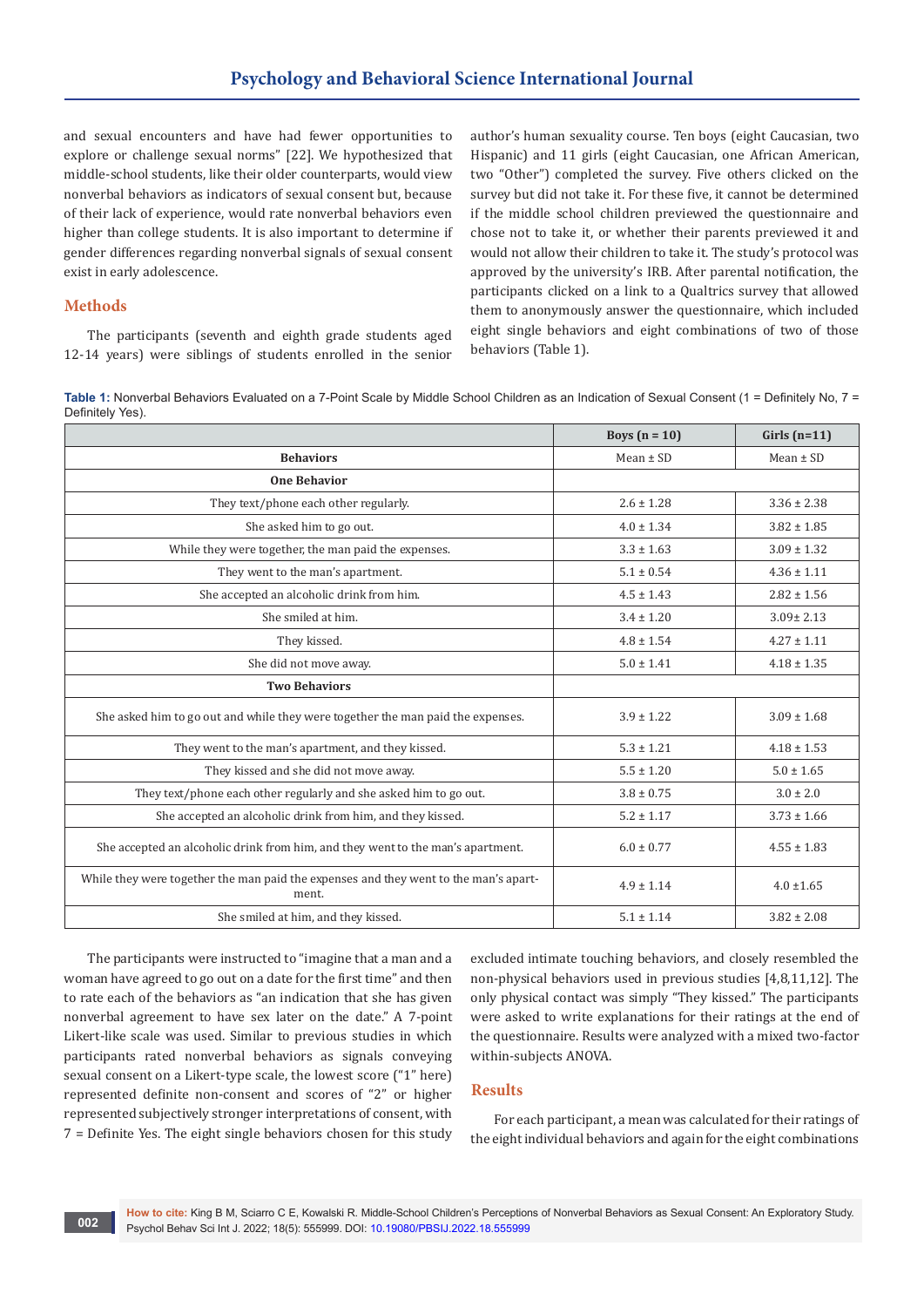of behaviors. A 2 (Gender) X 2 (Behaviors) mixed model ANOVA revealed no significant effect for Gender (F [1, 19] = 1.948, p = .18, partial omega squared = .094), but statistically significant effects for Number of Behaviors (F [1, 19] = 29.426, p < .0001, partial omega squared = .608) and for the Interaction  $(F [1, 19] = 7.214, p$ <. .02, partial omega squared = .275). Mean consent was higher for the combination of two behaviors.

The mean ratings (±SD) of each of the eight nonverbal behaviors and eight combinations of behaviors are shown in Table 1. For 14 of the behaviors, the mean ratings ranged between 3.0 (Possibly No) and 6.0 (Probably Yes). Seventeen of the 21 participants gave at least one of the behaviors a rating of 5 (Possibly Yes) or higher, and 9 of the 10 boys gave at least one behavior a rating of 6 or higher. The single behavior with the highest mean rating was "They went to the man's apartment" (5.10 for boys and 4.36 for girls). For boys, mean ratings of "Possibly Yes" = 5 or greater were found for five of the eight combinations of two behaviors.

Here are some examples of the participants' written explanations:

a) "I picked these answers because of what I've watched on t.v. shows. That's what usually happens." (Boy-rated eight behaviors as "4" or greater)

b) "If she did not move away, they are most likely to have sex." (Boy-rated 14 behaviors as "4" or greater)

c) "Well, if they kiss then they are obviously close and may want to take it further." (Boy-rated 14 behaviors as "4" or greater)

d) "I think that if you go to the man's apartment, then they will conduct sexual activity." (Girl-rated 10 behaviors as "4" or greater)

e) "Most men ask girls out on a date, which is why I chose that it ["She asked him to go out."] was more likely." (Girl-rated 12 behaviors as "4" or greater)

f) "I think that when they went to the man's apartment it shows they were planning to do something." (Girl- rated 6 behaviors as "4" or greater)

g) "If they kiss in the apartment then the 'mood' might be right." (Boy-rated 12 behaviors as "4" or greater) .

### **Discussion**

The study is limited by the small sample size, but the results are consistent with those of an earlier study of 1,700 Rhode Island middle school children [23]. In that study, 20% of the children answered "Yes" to the question "Does a male on a date have the right to sexual intercourse against the woman's consent if he spent a lot of money on her." In another study, nearly 57% of the boys and 27.5% of the girls believed that "A woman who goes to the home or apartment of a man on their first date implies that she is willing to have sex" [24]. One aspect of stereotyped gender

roles is traditional sexual scripts, that is, the belief that men are the initiators of sex and women are the gatekeepers [5]. Studies find that many men do not stop sexual advances without a clear verbal signal to stop [25-27]. This includes high school boys [19].

In the present study, there was no overall significant effect for gender (mean ratings collapsed across all behaviors), but similar to the above example [24], there were several behaviors for which the mean ratings by boys far exceeded those for girls. These included "She accepted an alcoholic drink from him" (+1.68), "She accepted an alcoholic drink from him, and they kissed" (+1.47) "She accepted an alcoholic drink from him and they went to the man's apartment" (+1.45), "She smiled at him and they kissed" (+1.28), and "They went to the man's apartment and they kissed" (+1.12). Among college students, the use of alcohol by itself is perceived by some as giving consent [4,17]. These high ratings by boys of some nonverbal behaviors as signals of sexual consent may be a contributing factor to the unwanted sexual contact during dating that is already being experienced by young middle school girls [22]. People's interpretations of nonverbal behaviors as signals conveying sexual consent may differ depending on the relationship history, e.g., two people who have just met, a first date, or two people in a longer romantic relationship [8].

 The present study was limited to a man and a woman on a first date. The present results have implications about the development of attitudes regarding sexual consent. The mean ratings by middle school students were greater than mean ratings of similar nonverbal behaviors by college students reported in previous studies. For example, in a previous study of college students who rated similar nonverbal behaviors as signals of sexual consent, 43.1% of the women and 20.3% of the men answered "Definitely No" to all behaviors and combinations of behaviors [11]. None of the middle school children in the present study answered, "Definitely No" to all behaviors, and only one did not rank any of the behaviors greater than "2" ("Probably No"). The difference between the present results and those found with college students suggests that life experiences as one grows older result in fewer people regarding nonverbal behaviors (of the type tested here) as signals conveying sexual consent.

Many colleges have adopted a policy that sexual consent must be given by an unambiguous, verbal "Yes" [28]. While teaching young women sexual assertiveness (promoting "say no") is an important part of sexual assault prevention programs, program leaders must acknowledge many people's mistaken beliefs about nonverbal behaviors as signals of consent [14,29]. Programs designed to reduce unwanted sexual contact cannot wait until college, or even high school, but must begin in early adolescence. Levine [22] noted that programs to reduce unwanted sexual contacts between dating peers are generally designed for older students and that program leaders must do more than simply repackage curricula when teaching younger students.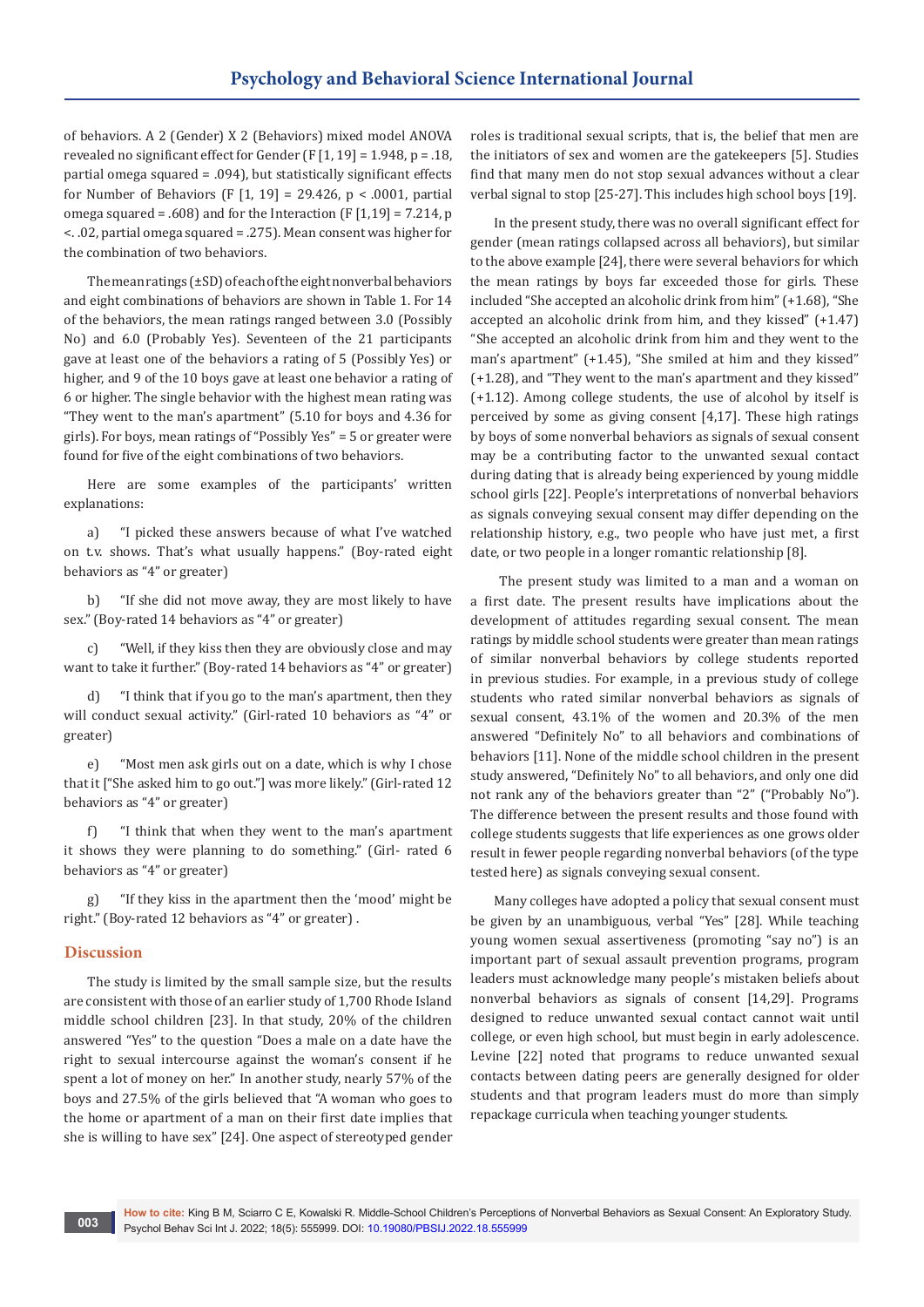## **Acknowledgement:**

The authors thank Elenah Rosopa for help with the statistical analyses.

#### **References**

- 1. Breiding MJ, Smith SG, Basile KC, Walters ML, Chen J, et al. (2014) Prevalence and characteristics of sexual violence stalking, and intimate partner violence victimization - National Intimate Partner and Sexual Violence Survey, 2011. Morbidity and Mortality Weekly Report Surveillance Summaries 63(SS-8): 1-18.
- 2. Krebs C, Lindquist C, Berzofsky M, Shook-Sa BE, Peterson K, et al. (2016) Campus climate survey validation study final technical report. U.S. Department of Justice, Bureau of Justice Statistics, USA.
- 3. [Hubin DC, Haely K \(1999\) Rape and the reasonable man. Law and](https://link.springer.com/article/10.1023/A:1006149922635)  [Philosophy 18\(2\): 113-139.](https://link.springer.com/article/10.1023/A:1006149922635)
- 4. [Hickman SE, Muehlenhard, CL \(1999\) "By the semi-mystical](https://psycnet.apa.org/record/1999-01061-004)  [appearance of a condom": How young women and men communicate](https://psycnet.apa.org/record/1999-01061-004)  [sexual consent in heterosexual situations. Journal of Sex Research](https://psycnet.apa.org/record/1999-01061-004)  [36\(3\): 258-272.](https://psycnet.apa.org/record/1999-01061-004)
- 5. [Jozkowski KN, Peterson ZD \(2013\) College students and sexual](https://pubmed.ncbi.nlm.nih.gov/23039912/)  [consent: Unique insights. J Sex Res 50\(6\): 517-523.](https://pubmed.ncbi.nlm.nih.gov/23039912/)
- 6. [Beres MA, Herold E, Maitland SB \(2004\) Sexual consent behaviors in](https://pubmed.ncbi.nlm.nih.gov/15305118/)  [same-sex relationships. Arch Sex Behav 33\(5\): 475-486.](https://pubmed.ncbi.nlm.nih.gov/15305118/)
- 7. [Hall DS \(1998\) Consent for sexual behavior in a college student](http://www.ejhs.org/volume1/consent1.htm)  [population. Electronic Journal of Sexuality 1.](http://www.ejhs.org/volume1/consent1.htm)
- 8. [Humphreys T \(2007\) Perceptions of sexual consent: The impact of](https://pubmed.ncbi.nlm.nih.gov/18321010/)  [relationship history and gender. J Sex Res 44\(4\): 307-315.](https://pubmed.ncbi.nlm.nih.gov/18321010/)
- 9. [Humphreys T, Herold E \(2007\) Sexual consent in heterosexual](https://link.springer.com/article/10.1007/s11199-007-9264-7)  [relationships: Development of a new measure. Sex Roles 57\(3-4\): 305-](https://link.springer.com/article/10.1007/s11199-007-9264-7) [315.](https://link.springer.com/article/10.1007/s11199-007-9264-7)
- 10. [Jozkowski KN, Peterson ZD \(2014\) Assessing the validity and reliability](https://pubmed.ncbi.nlm.nih.gov/23672426/)  [of the Consent to Sex Scale. J Sex Res 51\(6\): 632-645.](https://pubmed.ncbi.nlm.nih.gov/23672426/)
- 11. [King BM, Fallon MR, Reynolds EP, Williamson KL, Barber A, et al.](https://pubmed.ncbi.nlm.nih.gov/32052687/)  [\(2021\) College students' perceptions of concurrent/successive](https://pubmed.ncbi.nlm.nih.gov/32052687/)  [nonverbal behaviors as sexual consent. J Interpers Violence 36\(23-24\):](https://pubmed.ncbi.nlm.nih.gov/32052687/)  [NP13121-NP13135.](https://pubmed.ncbi.nlm.nih.gov/32052687/)
- 12. [Muehlenhard CL \(1988\) Misinterpreted dating behaviors and the risk](https://psycnet.apa.org/record/1989-08825-001)  [of date rape. Journal of Social & Clinical Psychology 6\(1\): 20-37.](https://psycnet.apa.org/record/1989-08825-001)
- 13. [Abbey A \(1982\) Sex differences in attributions for friendly behavior:](https://psycnet.apa.org/record/1982-32628-001)  [Do males misperceive females' friendliness? Journal of Personality and](https://psycnet.apa.org/record/1982-32628-001)  [Social Psychology 42\(5\): 830-838.](https://psycnet.apa.org/record/1982-32628-001)
- 14. [Jozkowski KN, Peterson ZD, Sanders SA, Dennis B, Reece M \(2014\)](https://pubmed.ncbi.nlm.nih.gov/23919322/)  [Gender differences in heterosexual college students' conceptualizations](https://pubmed.ncbi.nlm.nih.gov/23919322/)  [and indicators of sexual consent: Implications for contemporary sexual](https://pubmed.ncbi.nlm.nih.gov/23919322/)  [assault prevention education. J Sex Res 51\(8\): 904-916.](https://pubmed.ncbi.nlm.nih.gov/23919322/)
- 15. [Jozkowski KN, Sanders S, Peterson ZD, Dennis B, Reece M \(2014\)](https://pubmed.ncbi.nlm.nih.gov/24452630/)  [Consenting to sexual activity: The development and psychometric](https://pubmed.ncbi.nlm.nih.gov/24452630/)  [assessment for dual measures of consent. Arch Sex Behav 43\(3\): 437-](https://pubmed.ncbi.nlm.nih.gov/24452630/) [450.](https://pubmed.ncbi.nlm.nih.gov/24452630/)
- 16. [Koukounas E, Letch NM \(2001\) Psychological correlates of perceptions](https://www.tandfonline.com/doi/abs/10.1080/00224540109600564)  [of sexual interest in women. Journal of Social Psychology 141\(4\): 443-](https://www.tandfonline.com/doi/abs/10.1080/00224540109600564) [456.](https://www.tandfonline.com/doi/abs/10.1080/00224540109600564)
- 17. [Jozkowski KN, Manning J, Hunt M \(2018\) Sexual consent in and out](https://www.tandfonline.com/doi/abs/10.1080/07491409.2018.1470121)  [of the bedroom: Disjunctive views of heterosexual college students.](https://www.tandfonline.com/doi/abs/10.1080/07491409.2018.1470121)  [Women's Studies in Communication 41\(2\): 117-139.](https://www.tandfonline.com/doi/abs/10.1080/07491409.2018.1470121)
- 18. [Basile KC, Clayton HB, DeGue S, Gilford JW, Vagi KJ, et al. \(2020\)](https://www.cdc.gov/mmwr/volumes/69/su/su6901a4.htm)  [Interpersonal violence victimization among high school students-](https://www.cdc.gov/mmwr/volumes/69/su/su6901a4.htm)[Youth Risk Behavior Survey, United States, 2019. Morbidity and](https://www.cdc.gov/mmwr/volumes/69/su/su6901a4.htm)  [Mortality Weekly Report 69\(1\): 28-37.](https://www.cdc.gov/mmwr/volumes/69/su/su6901a4.htm)
- 19. [Righi MK, Bogen KW, Kuo C, Orchowski \(2021\) A qualitative analysis](https://journals.sagepub.com/doi/abs/10.1177/0886260519842855?journalCode=jiva)  [of beliefs about sexual consent among high school students. Journal of](https://journals.sagepub.com/doi/abs/10.1177/0886260519842855?journalCode=jiva)  [Interpersonal Violence 36\(15-16\): NP8290-NP8316.](https://journals.sagepub.com/doi/abs/10.1177/0886260519842855?journalCode=jiva)
- 20. [De Rosa CJ, Ethier KA, Kim DH, Cumberland WG, Afifi AA, et al. \(2010\)](https://onlinelibrary.wiley.com/doi/abs/10.1363/4219710)  [Sexual intercourse and oral sex among public middle school students:](https://onlinelibrary.wiley.com/doi/abs/10.1363/4219710)  [Prevalence and correlates. Perspectives on Sexual and Reproductive](https://onlinelibrary.wiley.com/doi/abs/10.1363/4219710)  [Health 42\(3\): 197-205.](https://onlinelibrary.wiley.com/doi/abs/10.1363/4219710)
- 21. [Larsson I, Svedin CG \(2002\) Sexual experiences in childhood: Young](https://pubmed.ncbi.nlm.nih.gov/12049022/)  [adults' recollections. Arch Sex Behav 31\(3\): 263-273.](https://pubmed.ncbi.nlm.nih.gov/12049022/)
- 22. [Levine E \(2017\) Sexual violence among middle school students: The](https://pubmed.ncbi.nlm.nih.gov/26112969/)  [effects of gender and dating experience. J Interpers Violence 32\(14\):](https://pubmed.ncbi.nlm.nih.gov/26112969/)  [2059-2082.](https://pubmed.ncbi.nlm.nih.gov/26112969/)
- 23. Kikuchi JJ (1988) Rhode Island develops successful intervention program for adolescents. NCASA News Pp: 26-27.
- 24. [Boxley J, Lawrance L, Gruchow H \(1995\) A preliminary study of eighth](https://pubmed.ncbi.nlm.nih.gov/7609471/)  [grade students' attitudes toward rape myths and women's roles. J Sch](https://pubmed.ncbi.nlm.nih.gov/7609471/)  [Health 65\(3\): 96-100.](https://pubmed.ncbi.nlm.nih.gov/7609471/)
- 25. [Goodcase ET, Spencer CM, Toews ML \(2021\) Who understands](https://pubmed.ncbi.nlm.nih.gov/30873896/)  [consent? A latent profile analysis of college students' attitudes toward](https://pubmed.ncbi.nlm.nih.gov/30873896/)  [consent. J Interpers Violence 36\(15-16\): 7495-7504.](https://pubmed.ncbi.nlm.nih.gov/30873896/)
- 26. [Marcantonio TL, Jozkowski KN, Lo WJ \(2018\) Beyond "just saying no":](https://pubmed.ncbi.nlm.nih.gov/29297109/)  [A preliminary evaluation of strategies college students use to refuse](https://pubmed.ncbi.nlm.nih.gov/29297109/)  [sexual activity. Arch Sex Behav 47\(2\): 341-351.](https://pubmed.ncbi.nlm.nih.gov/29297109/)
- 27. [Orchowski LM, Gidyez CA, Kraft K \(2021\) Resisting unwanted sexual](https://pubmed.ncbi.nlm.nih.gov/29936893/)  [and social advances: Perspectives of college women and men. J](https://pubmed.ncbi.nlm.nih.gov/29936893/)  [Interpers Violence 36\(7-8\): NP4049-NP4073.](https://pubmed.ncbi.nlm.nih.gov/29936893/)
- 28. [Curtis JN, Burnett S \(2017\) Affirmative consent: What do college](https://psycnet.apa.org/record/2017-55523-001)  [student leaders think about "Yes means Yes" as the standard for sexual](https://psycnet.apa.org/record/2017-55523-001)  [behavior? American Journal of Sexuality Education 12\(3\): 201-214.](https://psycnet.apa.org/record/2017-55523-001)
- 29. [Muehlenhard CL, Humphreys TP, Jozkowski KN, Peterson ZD \(2016\)](https://pubmed.ncbi.nlm.nih.gov/27044475/)  [The complexities of sexual consent among college students: A](https://pubmed.ncbi.nlm.nih.gov/27044475/)  [conceptual and empirical review. J Sex Res 53\(4-5\): 457-487.](https://pubmed.ncbi.nlm.nih.gov/27044475/)